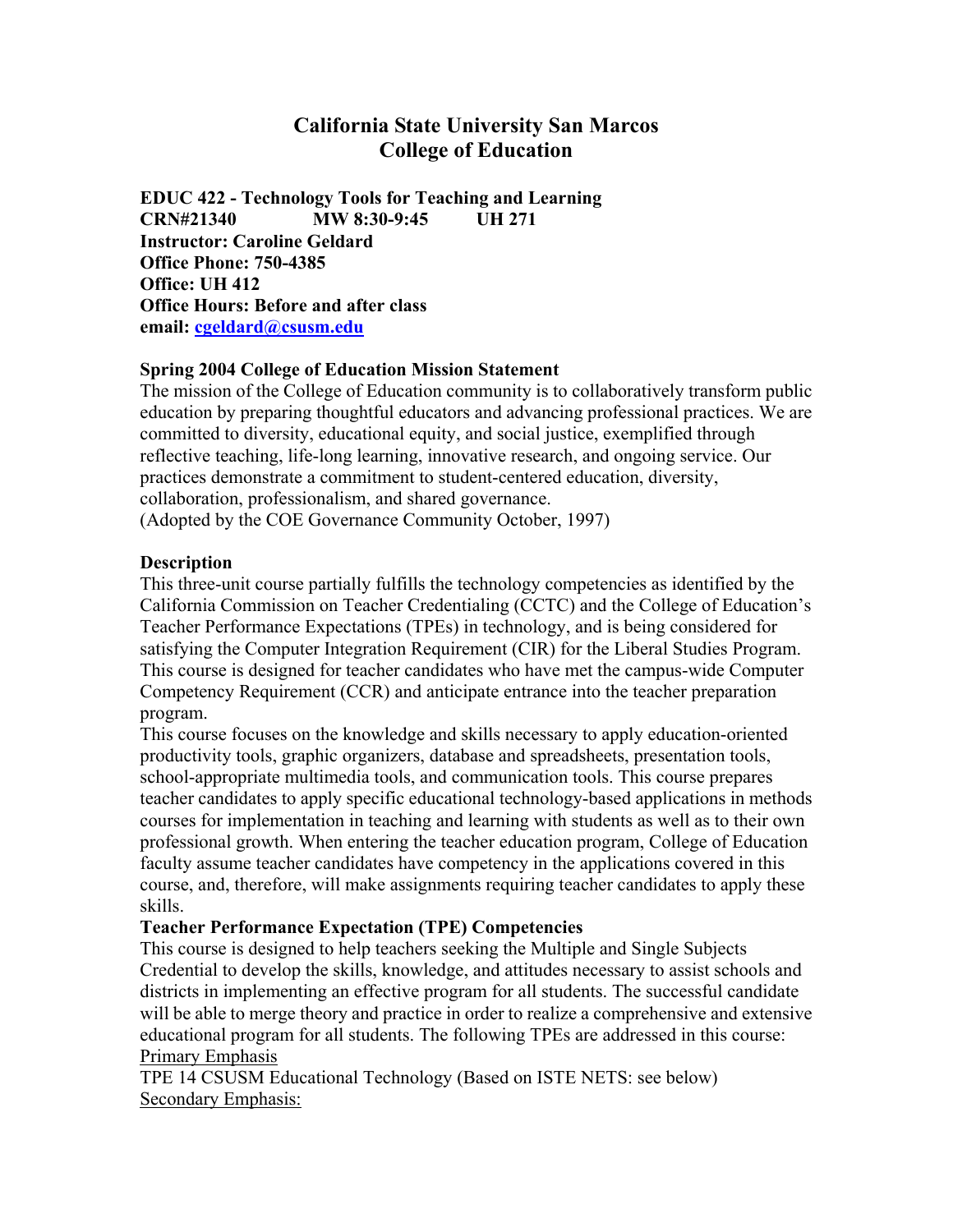TPE 4 - Making Content Accessible

TPE 5 - Student Engagement

TPE 6 - Developmentally Appropriate Teaching Practices

TPE 7 - Teaching English Language Learners

TPE 12 - Professional, legal and ethical

TPE 13 - Professional Growth

National Educational Technology Standards for Teachers (NETS-T)

Teaching Performance Expectation (TPE 14) is based on ISTE NETS (See www.iste.org) for detailed information). This course focuses on ISTE NETS I, V, and VI:

I. TECHNOLOGY OPERATIONS AND CONCEPTS.

Teachers demonstrate a sound understanding of technology operations and concepts. Teachers:

A. Demonstrate introductory knowledge, skills, and understanding of concepts related to technology (as described in the ISTE National Education Technology Standards for Students).

B. Demonstrate continual growth in technology knowledge and skills to stay abreast of current and emerging technologies.

V. PRODUCTIVITY AND PROFESSIONAL PRACTICE.

Teachers use technology to enhance their productivity and professional practice. Teachers: A. Use technology resources to engage in ongoing professional development and lifelong learning.

B. Continually evaluate and reflect on professional practice to make informed decisions regarding the use of technology in support of student learning.

C. Apply technology to increase productivity.

D. Use technology to communicate and collaborate with peers, parents, and the larger community in order to nurture student learning.

VI. SOCIAL, ETHICAL, LEGAL, AND HUMAN ISSUES.

Teachers understand the social, ethical, legal, and human issues surrounding the use of technology in PK-12 schools and apply those principles in practice. Teachers:

A. Model and teach legal and ethical practice related to technology use.

B. Apply technology resources to enable and empower learners with diverse backgrounds, characteristics, and abilities.

C. Identify and use technology resources that affirm diversity.

D. Promote safe and healthy use of technology resources.

E. Facilitate equitable access to technology resources for all students.

# **Course Objectives**

Teacher candidates will demonstrate competency in:

A. Meeting the ISTE standards I, V, and VI outlined above;

B. Using a set of educational technology tools that are applied in teaching and learning within the credential program and used in public school settings; and

C. Setting up an electronic portfolio for completion in the CSUSM teacher-credentialing program.

#### **Prerequisites**

The prerequisite for this course is completion of the campus-wide computer competency requirement. This can be fulfilled by successful completion of one of the following:

· Taking the CSUSM CCR assessment or equivalent course OR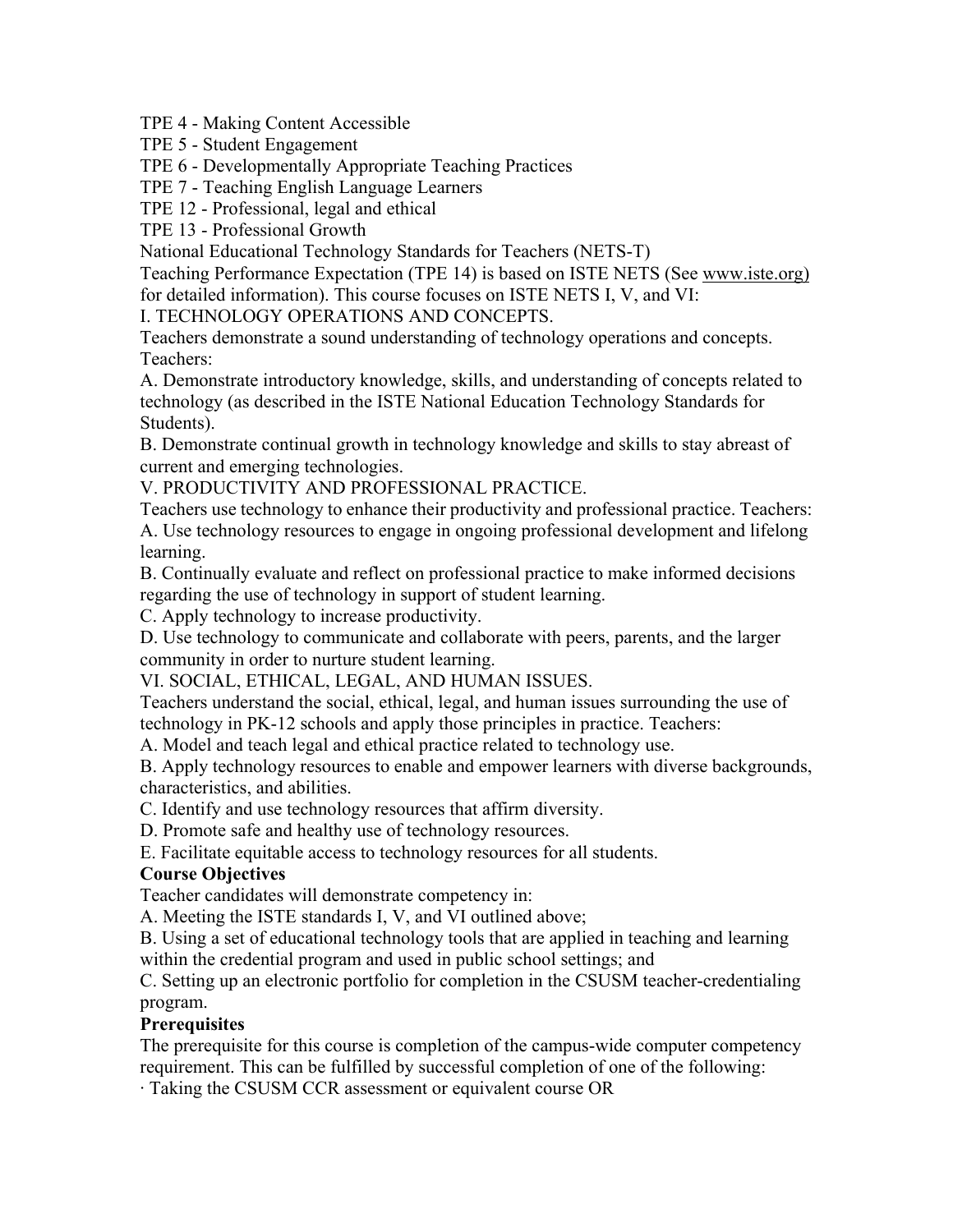· Completion of an approved computer literacy course at the community college level.

# **Required Supplies**

NOTE: It is not necessary to purchase the educational software, as much of the specific software titles are available on the Web in demo-version and/or available on campus.

- A. ISTE Student Membership: (ww.iste.org) (\$40.00) Provide Instructor name, student contact information and payment information.
- B. Task Stream Registration: http://www.taskstream.com (\$20 \$65)
- C. At least one CD-R or CD-RW  $(1x-8x$  speed)
- D. Two zip disks (100-200MB) or a USB key-drive (128MB or more with extension cable)
- E. Use of campus email account and WebCT for course communication (provided free)
- F. Optional: ISTE, *Connecting Curriculum and Technology*

This is a volume produced by the professional association that contains the educational technology standards for students at all levels as well as sample lessons on how that standards can be implemented in teaching content. This book will be referred to in other CSUSM-COE courses. Supporting Web site www.iste.org

In order to successfully complete this course, the assignments must be completed at an acceptable level noted on assignment rubrics. In addition to the assignments described below, performance assessment on the teacher candidate's ability to perform tasks using the software will be assessed. Because the content of this course contributes to passage of multiple TPEs, successful completion is imperative. Failure to successfully complete this course will prohibit a teacher candidate from continuing in the program beyond the first semester. The percentage of weight of each assignment is noted next to the description of the topic.

# **COE Attendance Policy**

*Due to the dynamic and interactive nature of courses in the College of Education, all students are expected to attend all classes and participate actively. At a minimum, students must attend more than 80% of class time, or s/he may not receive a passing grade for the course at the discretion of the instructor. Individual instructors may adopt more stringent attendance requirements. Should the student have extenuating circumstances, s/he should contact the instructor as soon as possible.*

A good student is one who adheres to standards of dependability and promptness. If more than two class sessions are missed or there is tardiness (or leave early) for more than three sessions, the teacher candidate cannot receive an A. If more than two class sessions are missed the grade earned cannot exceed a C. Late assignments will be penalized by a 5% deduction in points for each weekday late. After two weeks, late assignments receive no credit. If extraordinary circumstances occur, please make an appointment with the instructor. Remember that communication is the key to success.

# **Plagiarism and Cheating**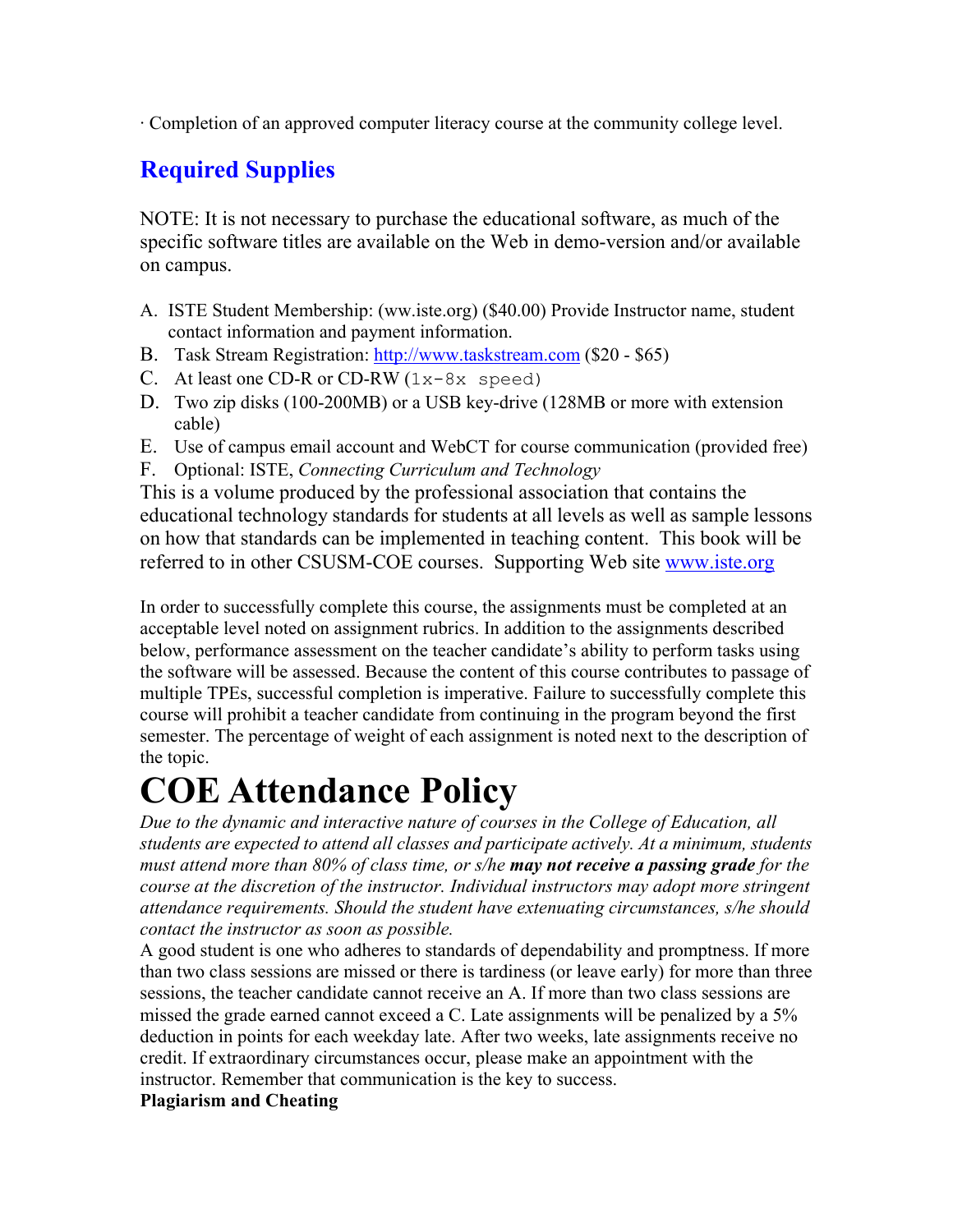Please be sure to read and understand the university policy on plagiarism and cheating, as it will be strictly enforced. Academic dishonestly will not be tolerated and will result in a failing grade for this course and will be reported to the University.

# **Authorization to Teach English Language Learners**

The CSUSM credential program has been specifically designed to prepare teachers for the diversity of languages often encountered in California public school classrooms. The authorization to teach English learners is met through the infusion of content and experiences within the credential program as well as additional coursework. Students successfully completing this program receive a credential with authorization to teach English learners. (Approved by CCTC in SB2042 Program Standards, August 2002) **Disabled Student Services**

Students with disabilities who require academic accommodations must be approved for services by providing appropriate and recent documentation to the Office of Disabled Student Services (DSS). This office is located in Craven Hall 5205 and can be contacted by phone at (760)750-4905, or TDD (760)750-4909. Students authorized by DSS to receive accommodations should meet with the instructor during office hours or by appointment.

|                   | ED OC 122 Course Hostgillionis and Weight for Course Grades                                                                                                                                                                                                                                                                                                     | Percent of                                    |
|-------------------|-----------------------------------------------------------------------------------------------------------------------------------------------------------------------------------------------------------------------------------------------------------------------------------------------------------------------------------------------------------------|-----------------------------------------------|
| <b>Assignment</b> | <b>Description</b>                                                                                                                                                                                                                                                                                                                                              | Grade                                         |
| Intro Letter      | The purpose of this assignment is for students to<br>introduce themselves and demonstrate the ability to<br>use a word processor including a variety of<br>formatting. Also students will scan a picture or<br>artifact to include in their introduction.                                                                                                       | 5<br>Introduced 1/19<br>Due 1/26              |
| Internet          | This assignment provides an opportunity for<br>students to explore educational web sites and<br>resources and complete tasks offering<br>investigations with available resources and<br>information. Students will complete a word<br>processing document with responses to activities.<br>Students will also explore search techniques and<br>web-based email. | $\varsigma$<br>Introduced 1/24<br>Due $2/2$   |
| Inspiration       | This project involves the use of concept-mapping<br>software for brainstorming an educational topic<br>using text and graphics. The activity will provide<br>an opportunity to consider this application for<br>support of writing with students in K-12<br>classrooms.                                                                                         | $\overline{5}$<br>Introduced 2/2<br>Due $2/9$ |

EDUC 422 Course Assignments and Weight for Course Grades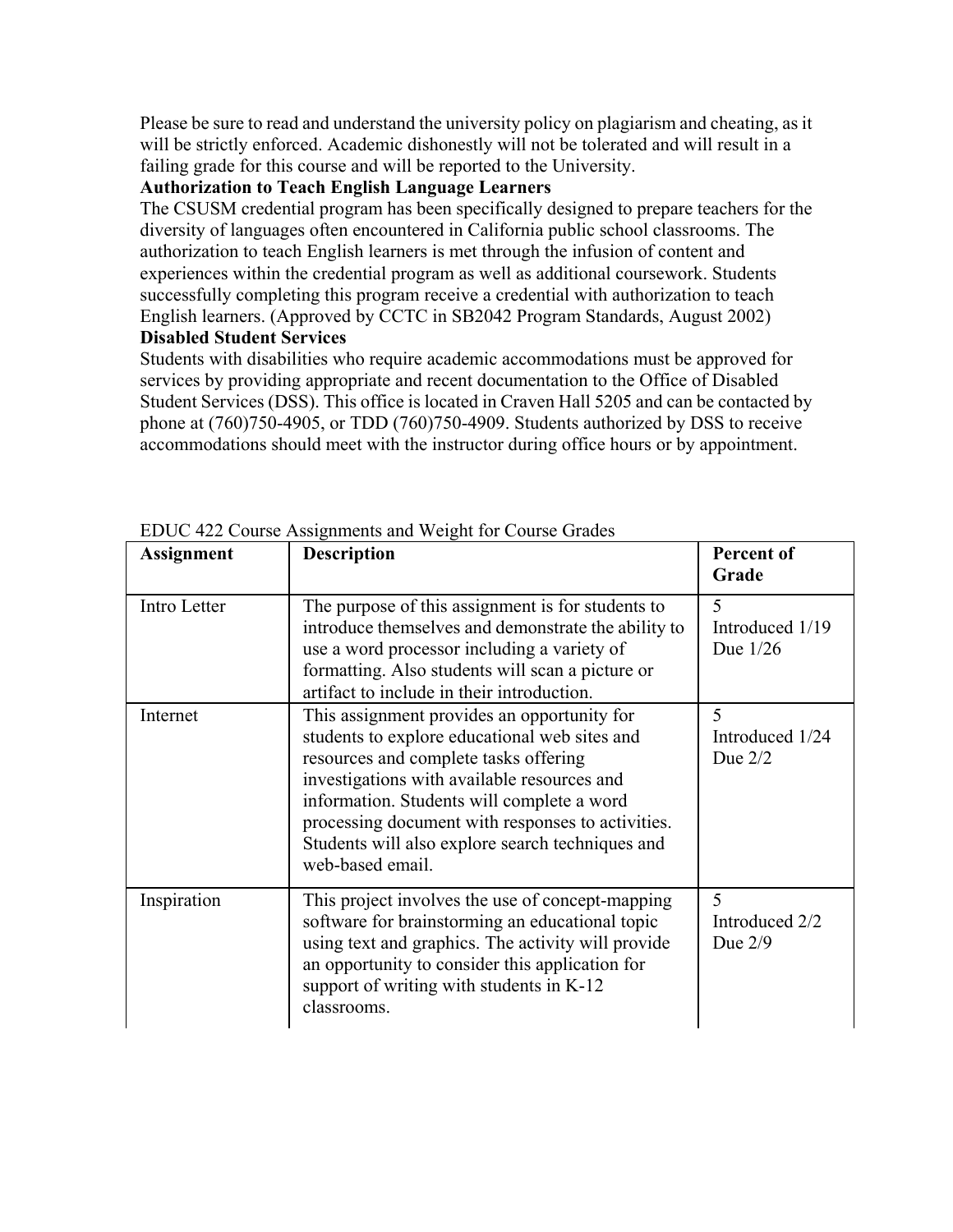| Filamentality    | This project uses a template/tool on the web to<br>create an activity for students to explore concepts<br>related to standards and specific curriculum topics.<br>These projects are explained and linked on a web<br>page uploaded to a remote server for sharing with<br>other educators.                                                              | 5<br>Introduced 2/9<br>Due 2/21  |
|------------------|----------------------------------------------------------------------------------------------------------------------------------------------------------------------------------------------------------------------------------------------------------------------------------------------------------------------------------------------------------|----------------------------------|
| Copyright        | The purpose of this assignment is to become<br>familiar with fair use and copyright laws, and use<br>of appropriate APA format and citations. Students<br>will share their learning after becoming<br>knowledgeable about various issues related to ISTE<br>NETS for Teachers, Standard VI.                                                              | 5<br>Introduced 2/14<br>Due 2/28 |
| Journal          | Students reflect on articles assigned in class.<br>Entries are made to the journal weekly throughout<br>the course and are submitted at midterm and near<br>the end of the course for credit.                                                                                                                                                            | 10<br>Ongoing<br>Due 3/23        |
| Spreadsheet      | This activity provides an opportunity for students<br>to use a spreadsheet in a variety of ways to organize<br>and present information. Various tasks provide an<br>opportunity for teacher candidates to reflect on<br>educational appropriate uses of a spreadsheet tool<br>and differentiate between various tools for<br>organizing information.     | 5<br>Introdcued 2/28<br>Due 3/7  |
| Newsletter       | Create an appealing, newsworthy, and interesting<br>newsletter for parents with information about your<br>classroom. Use of graphics, content and layout will<br>be considered and assessed. Teacher candidates<br>will use a rubric to provide feedback to classmates<br>during a class meeting.                                                        | 5<br>Introduced 3/7<br>Due 3/14  |
| PowerPoint       | Students will create a three slides project using<br>special features of the program and content related<br>to a topic from the CA content standards.                                                                                                                                                                                                    | 5<br>Introduced 3/14<br>Due 3/21 |
| Quiz             | An assessment of skills and knowledge from<br>readings and class activities following the first half<br>of the session.                                                                                                                                                                                                                                  | 10<br>$3/23$ (in class)          |
| Software Project | This project involves working in groups of 3 or 4 to<br>produce a presentation focusing on example<br>educational software. The purpose of the project is<br>to demonstrate understanding of the software in<br>terms of student academic content standards and<br>principles of educational technology using a<br>presentation tool such as PowerPoint. | 10<br>Introduced 4/4<br>Due 4/13 |